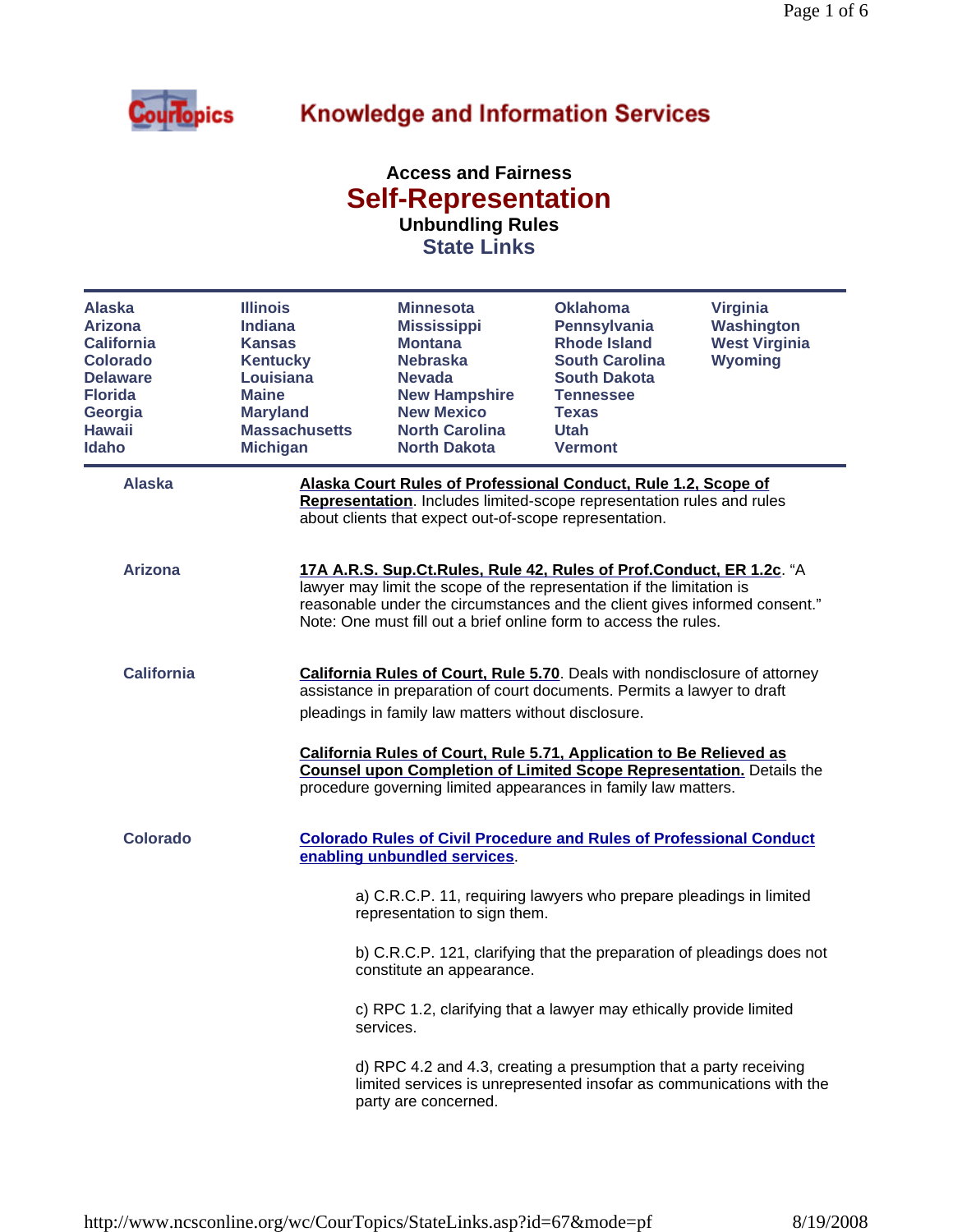| <b>Delaware</b> | Delaware Lawyer Rules of Professional Conduct, Rule 1.2, Scope of<br>Representation. Although this rule affords the lawyer and client substantial<br>latitude to limit the representation, the limitation must be reasonable under<br>the circumstances.                                                                                                                                                                                                                                                          |
|-----------------|-------------------------------------------------------------------------------------------------------------------------------------------------------------------------------------------------------------------------------------------------------------------------------------------------------------------------------------------------------------------------------------------------------------------------------------------------------------------------------------------------------------------|
| <b>Florida</b>  | <b>Florida Rule of Professional Conduct 4-1.2(c).</b> Explicitly permits limited<br>representation, but consent must be in writing.                                                                                                                                                                                                                                                                                                                                                                               |
|                 | <b>Florida Rule of Professional Conduct 4-4.2(b)</b> . Establishes the<br>presumption that a self-represented party is unrepresented unless notified to<br>the contrary in writing.                                                                                                                                                                                                                                                                                                                               |
| Georgia         | Georgia Rules of Professional Conduct, Rule 1.2, Scope of<br>Representation. An agreement concerning the scope of representation<br>must accord with the Rules of Professional Conduct and other law. Thus, the<br>client may not be asked to agree to representation so limited in scope as to<br>violate Rule 1.1: Competence, or to surrender the right to terminate the<br>lawyer's services or the right to settle litigation that the lawyer might wish to<br>continue. The agreement should be in writing. |
| <b>Hawaii</b>   | Hawaii Rules of Professional Conduct, Rule 1.2, Scope of<br><b>Representation</b>                                                                                                                                                                                                                                                                                                                                                                                                                                 |
| <b>Idaho</b>    | Idaho State Bar Rules of Professional Conduct, Rule 1.2, Scope of<br>Representation                                                                                                                                                                                                                                                                                                                                                                                                                               |
| <b>Illinois</b> | Illinois Supreme Court Rules of Professional Conduct, Rule 1.2, Scope<br>of Representation                                                                                                                                                                                                                                                                                                                                                                                                                        |
| Indiana         | <b>Indiana Rules of Professional Conduct, Rule 1.2, Scope of</b><br>Representation                                                                                                                                                                                                                                                                                                                                                                                                                                |
| Kansas          | <b>Kansas Supreme Court Rules of Professional Conduct, Rule 1.2, Scope</b><br>of Representation                                                                                                                                                                                                                                                                                                                                                                                                                   |
| <b>Kentucky</b> | Kentucky Rules of Court SCR 3.130(1.2), Scope of Representation                                                                                                                                                                                                                                                                                                                                                                                                                                                   |
| Louisiana       | Louisiana Supreme Court Rules of Professional Conduct, Rule 1.2,<br><b>Scope of Representation</b>                                                                                                                                                                                                                                                                                                                                                                                                                |
| <b>Maine</b>    | Maine Bar Rules enabling unbundled legal services include:                                                                                                                                                                                                                                                                                                                                                                                                                                                        |
|                 | a) Maine Bar Rule 3.4(i), explicitly allowing limited representation<br>and allowing a lawyer to file a limited appearance if the client<br>consents in writing;                                                                                                                                                                                                                                                                                                                                                  |
|                 | b) Maine Bar Rule $3.5(a)(4)$ and $3.6(a)(2)$ , clarifying limited<br>representation;                                                                                                                                                                                                                                                                                                                                                                                                                             |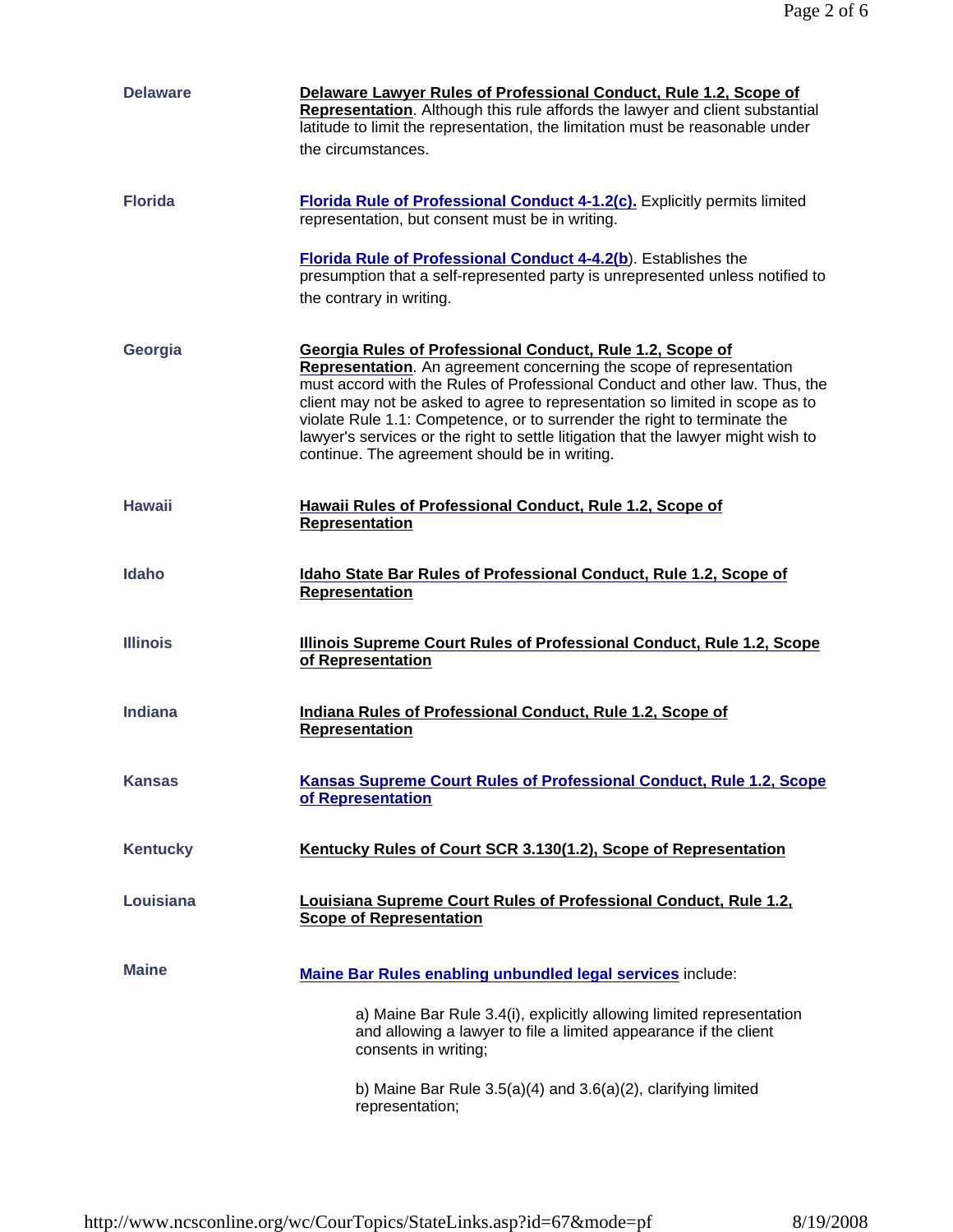|                      | c) Maine Bar Rule 3.6(f), permitting opposing counsel to<br>communicate with assisted pro se client unless unbundling attorney<br>notifies opposing attorney of representation;                                                                                                                                                                                                                     |
|----------------------|-----------------------------------------------------------------------------------------------------------------------------------------------------------------------------------------------------------------------------------------------------------------------------------------------------------------------------------------------------------------------------------------------------|
|                      | d) Maine Bar Rule 3.4(j), for nonprofit and legal service programs,<br>imputed conflicts issue only if attorney knows of conflict;                                                                                                                                                                                                                                                                  |
|                      | e) Attachment A to Maine Bar Rule 3.4(i), Limited Representation<br>Agreement.                                                                                                                                                                                                                                                                                                                      |
|                      | <b>Maine Rules of Civil Procedure enabling unbundled legal services</b><br>include:                                                                                                                                                                                                                                                                                                                 |
|                      | a) Maine Rule of Civil Procedure 5 governing service;                                                                                                                                                                                                                                                                                                                                               |
|                      | b) Maine Rule of Civil Procedure 11 governing the signing of<br>pleadings;                                                                                                                                                                                                                                                                                                                          |
|                      | c) Maine Rule of Civil Procedure 89(a) governing the withdrawal of<br>attorneys.                                                                                                                                                                                                                                                                                                                    |
| <b>Maryland</b>      | Maryland Rules of Professional Conduct, Rule 1.2, Scope of<br>Representation. Although this rule affords the lawyer and client substantial<br>latitude to limit the representation, the limitation must be reasonable under<br>the circumstances.                                                                                                                                                   |
| <b>Massachusetts</b> | <b>Massachusetts Rules of Professional Conduct, Rule 1.2, Scope of</b><br><b>Representation</b>                                                                                                                                                                                                                                                                                                     |
| <b>Michigan</b>      | Michigan Rules of Professional Conduct, Rule 1.2, Scope of<br>Representation                                                                                                                                                                                                                                                                                                                        |
| Minnesota            | Minnesota Rules of Professional Conduct, Rule 1.2, Scope of<br>Representation                                                                                                                                                                                                                                                                                                                       |
| <b>Mississippi</b>   | <b>Mississippi Rules of Professional Conduct, Rule 1.2, Scope of</b><br><b>Representation</b>                                                                                                                                                                                                                                                                                                       |
| <b>Montana</b>       | Montana Rules of Professional Conduct, Rule 1.2, Scope of<br>Representation. A lawyer may limit the scope of the representation if the<br>limitation is reasonable under the circumstances and the client gives<br>informed consent.                                                                                                                                                                |
| <b>Nebraska</b>      | Nebraska Rules of Professional Conduct, Rule 1.2, Scope of<br><b>Representation.</b> Although an agreement for a limited representation does<br>not exempt a lawyer from the duty to provide competent representation, the<br>limitation is a factor to be considered when determining the legal knowledge,<br>skill, thoroughness, and preparation reasonably necessary for the<br>representation. |
| <b>Nevada</b>        | <b>Rules of Practice of the Eighth Judicial District Court of the State of</b>                                                                                                                                                                                                                                                                                                                      |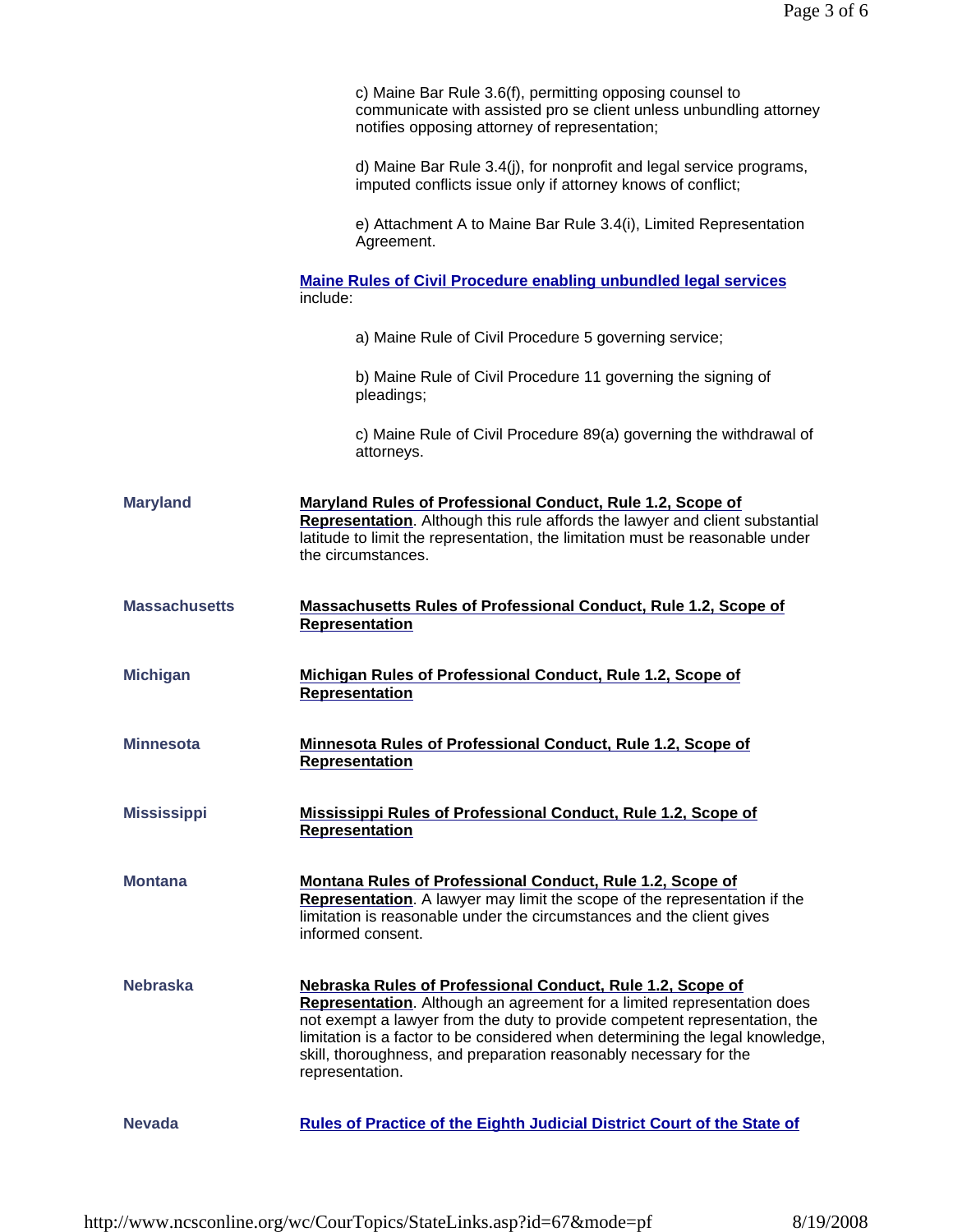|                       | <b>Nevada, Rule 5.28.</b> Requires signed pleadings and a notice of the limited<br>representation to the court and governs the procedure for withdrawal.                                                                                                                                                                                                                                                                                                                                                                                                                                                                                                                                                                                                                                                                                                                                                                                                                                                                                                                                                                                                                       |
|-----------------------|--------------------------------------------------------------------------------------------------------------------------------------------------------------------------------------------------------------------------------------------------------------------------------------------------------------------------------------------------------------------------------------------------------------------------------------------------------------------------------------------------------------------------------------------------------------------------------------------------------------------------------------------------------------------------------------------------------------------------------------------------------------------------------------------------------------------------------------------------------------------------------------------------------------------------------------------------------------------------------------------------------------------------------------------------------------------------------------------------------------------------------------------------------------------------------|
| <b>New Hampshire</b>  | <b>New Hampshire Rules of Professional Conduct, Rule 1.2, Scope of</b><br>Representation                                                                                                                                                                                                                                                                                                                                                                                                                                                                                                                                                                                                                                                                                                                                                                                                                                                                                                                                                                                                                                                                                       |
| <b>New Mexico</b>     | Rules 16-102 and 16-303 NMRA, Scope of Representation and Candor<br><b>Toward the Tribunal</b>                                                                                                                                                                                                                                                                                                                                                                                                                                                                                                                                                                                                                                                                                                                                                                                                                                                                                                                                                                                                                                                                                 |
| <b>North Carolina</b> | North Carolina Rules of Professional Conduct, Rule 1.2, Scope of<br><b>Representation.</b> Does not require written consent for limited-scope<br>representation.                                                                                                                                                                                                                                                                                                                                                                                                                                                                                                                                                                                                                                                                                                                                                                                                                                                                                                                                                                                                               |
| <b>North Dakota</b>   | North Dakota Supreme Court Rules of Professional Conduct, Rule 1.2,<br><b>Scope of Representation</b>                                                                                                                                                                                                                                                                                                                                                                                                                                                                                                                                                                                                                                                                                                                                                                                                                                                                                                                                                                                                                                                                          |
| <b>Oklahoma</b>       | Oklahoma Rules of Professional Conduct, Rule 1.2, Scope of<br><b>Representation</b>                                                                                                                                                                                                                                                                                                                                                                                                                                                                                                                                                                                                                                                                                                                                                                                                                                                                                                                                                                                                                                                                                            |
| <b>Pennsylvania</b>   | Pennsylvania Rules of Professional Conduct, Rule 1.2, Scope of<br><b>Representation</b>                                                                                                                                                                                                                                                                                                                                                                                                                                                                                                                                                                                                                                                                                                                                                                                                                                                                                                                                                                                                                                                                                        |
| <b>Rhode Island</b>   | Rhode Island Supreme Court Rules of Professional Conduct, Rule 1.2,<br><b>Scope of Representation</b>                                                                                                                                                                                                                                                                                                                                                                                                                                                                                                                                                                                                                                                                                                                                                                                                                                                                                                                                                                                                                                                                          |
| <b>South Carolina</b> | South Carolina Rules of Professional Conduct, Rule 1.2, Scope of<br><b>Representation</b>                                                                                                                                                                                                                                                                                                                                                                                                                                                                                                                                                                                                                                                                                                                                                                                                                                                                                                                                                                                                                                                                                      |
| <b>South Dakota</b>   | South Dakota Rules of Professional Conduct, Rule 1.2, Scope of<br><b>Representation</b>                                                                                                                                                                                                                                                                                                                                                                                                                                                                                                                                                                                                                                                                                                                                                                                                                                                                                                                                                                                                                                                                                        |
| <b>Tennessee</b>      | Tennessee Rules of Professional Conduct, Rule 1.2, Scope of<br><b>Representation</b>                                                                                                                                                                                                                                                                                                                                                                                                                                                                                                                                                                                                                                                                                                                                                                                                                                                                                                                                                                                                                                                                                           |
| <b>Texas</b>          | <b>Texas Rules of Professional Conduct, Rule 1.02, Scope of</b><br>Representation. "A lawyer should carry through to conclusion all matters<br>undertaken for a client. If a lawyer's representation is limited to a specific<br>matter or matters, the relationship terminates when the matter has been<br>resolved. If a lawyer has represented a client over a substantial period in a<br>variety of matters, the client may sometimes assume that the lawyer will<br>continue to serve on a continuing basis unless the lawyer gives notice to the<br>contrary. Doubt about whether a client-lawyer relationship still exists should<br>be clarified by the lawyer, preferably in writing, so that the client will not<br>mistakenly suppose the lawyer is looking after the clients affairs when the<br>lawyer has ceased to do so. For example, if a lawyer has handled a judicial<br>or administrative proceeding that produced a result adverse to the client but<br>has not been specifically instructed concerning pursuit of an appeal, the<br>lawyer should advise the client of the possibility of appeal before<br>relinquishing responsibility for the matter." |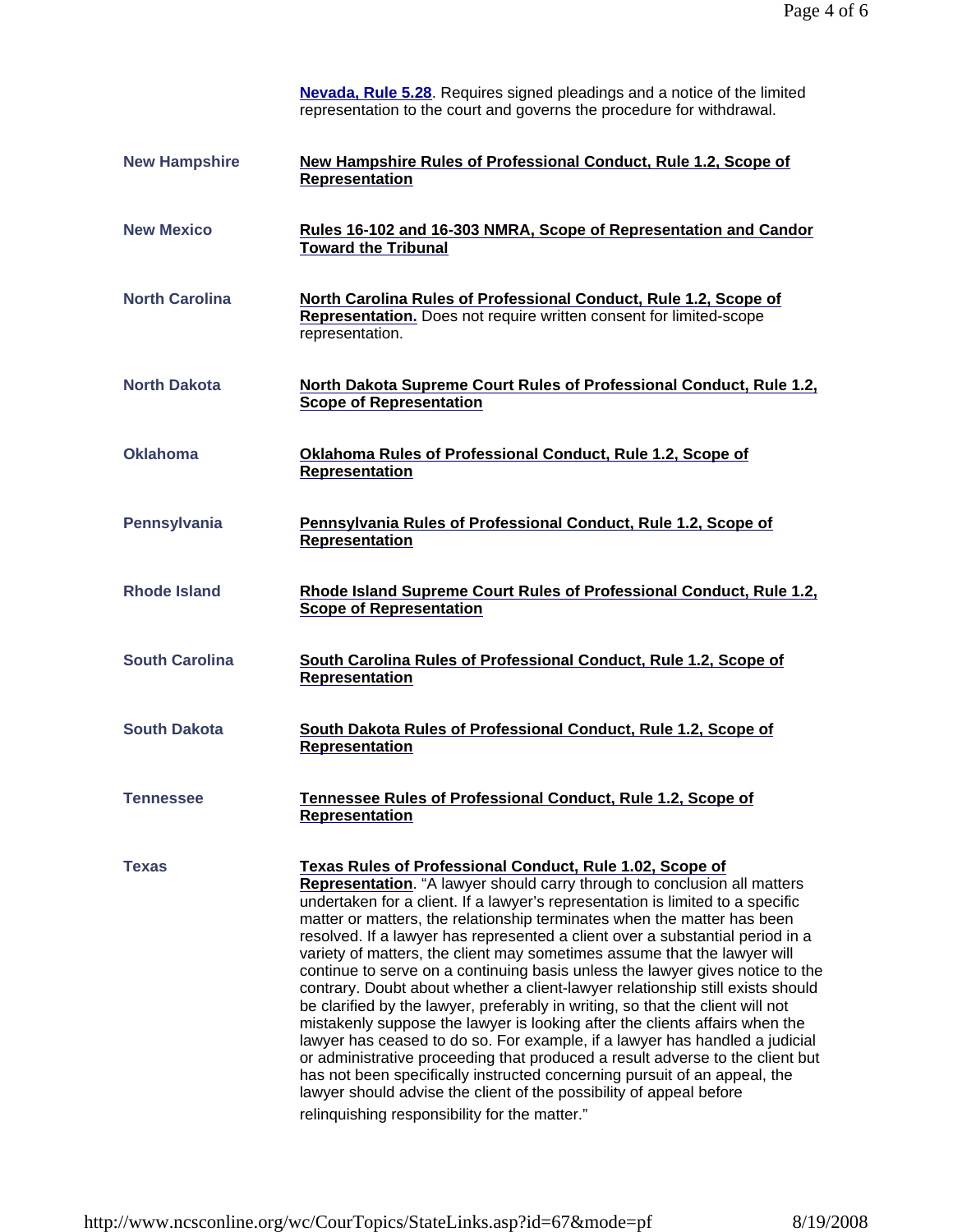| <b>Utah</b>           | Utah Rules of Professional Conduct, Rule 1.2, Scope of Representation                                                         |  |
|-----------------------|-------------------------------------------------------------------------------------------------------------------------------|--|
| <b>Vermont</b>        | Vermont Rules of Professional Conduct, Rule 1.2, Scope of<br><b>Representation</b>                                            |  |
| <b>Virginia</b>       | Virginia Rules of Professional Conduct, Rule 1.2, Scope of<br><b>Representation</b>                                           |  |
| Washington            | Washington Rules of Professional Conduct governing unbundling include:                                                        |  |
|                       | a) RPC 1.2(c), permitting the limited scope of representation with<br>consent;                                                |  |
|                       | b) $RPC$ 4.2(b), creating a presumption that a person is<br>unrepresented unless opposing party is notified otherwise;        |  |
|                       | c) $RPC$ 4.3(b), creating a presumption that a person is<br>unrepresented unless opposing party is notified otherwise;        |  |
|                       | d) RPC 6.5, governing the responsibility to determine conflicts in<br>nonprofit and court-annexed limited-service programs.   |  |
|                       | Washington Civil Rules and Washington Civil Rules of Limited Jurisdiction<br>governing unbundling include:                    |  |
|                       | a) CR 4.2, expressly permitting limited entry of appearance;                                                                  |  |
|                       | b) CRLJ 4.2, governing limited appearances;                                                                                   |  |
|                       | c) $CR$ 11, permitting a lawyer who assists with drafting to rely on the<br>self-represented party's representation of facts; |  |
|                       | d) CLRJ 11, permitting a lawyer who assists with drafting to rely on<br>the self-represented party's representation of facts; |  |
|                       | e) CR 70.1, expressly allowing limited appearances in litigation;                                                             |  |
|                       | f) CRLJ 70.1, expressly allowing limited appearances in litigation.                                                           |  |
| <b>West Virginia</b>  | West Virginia Rules of Professional Conduct, Rule 1.2, Scope of<br><b>Representation</b>                                      |  |
| <b>Wyoming</b>        | Wyoming Rules of Professional Conduct 1.1, 1.2(c), and 6.5. Govern<br>unbundled legal services.                               |  |
|                       | <b>Appendix to Rule 1.2, Provides an approved notice to clients and consent</b><br>form.                                      |  |
| <b>State Profiles</b> | <b>Top</b>                                                                                                                    |  |
|                       |                                                                                                                               |  |

http://www.ncsconline.org/wc/CourTopics/StateLinks.asp?id=67&mode=pf 8/19/2008